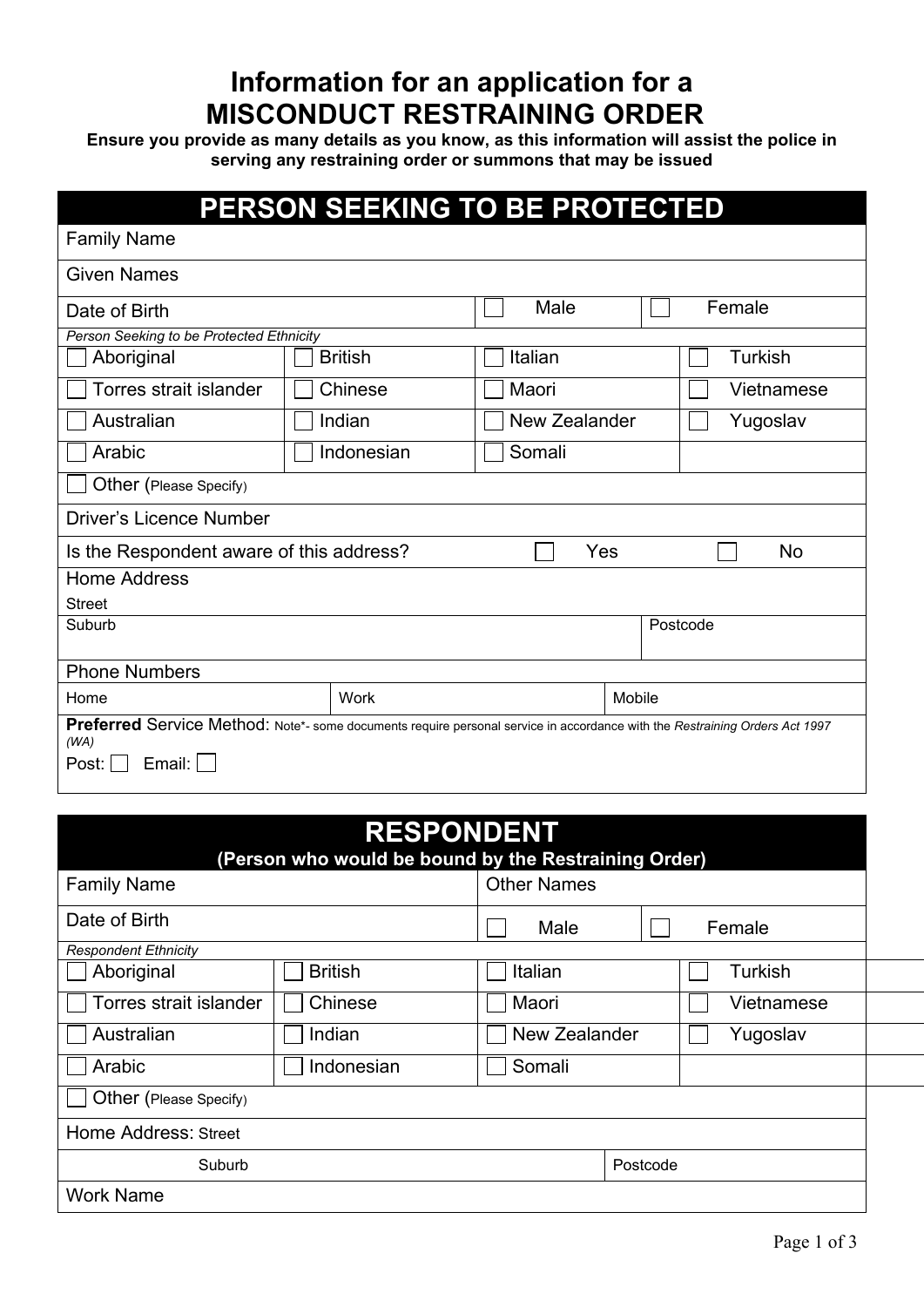| <b>Work Address</b> Street                                                                                          |        |                                                                                               |                                           |        |                           |                                                       |  |                                                                         |                                                          |
|---------------------------------------------------------------------------------------------------------------------|--------|-----------------------------------------------------------------------------------------------|-------------------------------------------|--------|---------------------------|-------------------------------------------------------|--|-------------------------------------------------------------------------|----------------------------------------------------------|
| Suburb                                                                                                              |        |                                                                                               |                                           |        | Postcode                  |                                                       |  |                                                                         |                                                          |
| <b>Phone Numbers</b>                                                                                                |        |                                                                                               |                                           |        |                           |                                                       |  |                                                                         |                                                          |
| Home                                                                                                                |        |                                                                                               |                                           | Work   |                           |                                                       |  | Mobile                                                                  |                                                          |
|                                                                                                                     |        |                                                                                               |                                           |        |                           |                                                       |  |                                                                         |                                                          |
|                                                                                                                     |        |                                                                                               |                                           |        |                           | <b>APPLICANT</b><br>(Person lodging this application) |  |                                                                         |                                                          |
| Are you                                                                                                             |        |                                                                                               | the person seeking to be protected $\Box$ |        |                           |                                                       |  |                                                                         | the parent or guardian of a child who is to be protected |
|                                                                                                                     |        | a Police Officer                                                                              |                                           |        |                           |                                                       |  |                                                                         | the legal guardian of the person who is to be protected  |
|                                                                                                                     |        |                                                                                               |                                           |        |                           |                                                       |  | a Child Welfare Officer on behalf of a "child" seeking to be protected. |                                                          |
|                                                                                                                     |        |                                                                                               |                                           |        |                           |                                                       |  | Only complete this section if you are NOT the person to be protected    |                                                          |
| <b>Family Name</b>                                                                                                  |        |                                                                                               |                                           |        |                           |                                                       |  |                                                                         |                                                          |
| <b>Given Names</b>                                                                                                  |        |                                                                                               |                                           |        |                           |                                                       |  |                                                                         |                                                          |
| Date of Birth                                                                                                       |        |                                                                                               |                                           |        |                           | Male                                                  |  |                                                                         | Female                                                   |
| <b>Applicant Ethnicity</b>                                                                                          |        |                                                                                               |                                           |        |                           |                                                       |  |                                                                         |                                                          |
| Aboriginal                                                                                                          |        |                                                                                               | <b>British</b>                            |        |                           | Italian                                               |  |                                                                         | Turkish                                                  |
| <b>Torres strait islander</b><br>Chinese                                                                            |        |                                                                                               |                                           | Maori  |                           | Vietnamese                                            |  |                                                                         |                                                          |
| Australian                                                                                                          | Indian |                                                                                               |                                           |        | New Zealander<br>Yugoslav |                                                       |  |                                                                         |                                                          |
| Indonesian<br>Arabic                                                                                                |        |                                                                                               |                                           | Somali |                           |                                                       |  |                                                                         |                                                          |
| Other (Please Specify)                                                                                              |        |                                                                                               |                                           |        |                           |                                                       |  |                                                                         |                                                          |
| <b>Driver's Licence Number</b>                                                                                      |        |                                                                                               |                                           |        |                           |                                                       |  |                                                                         |                                                          |
| <b>Home Address</b><br><b>Street</b>                                                                                |        |                                                                                               |                                           |        |                           |                                                       |  |                                                                         |                                                          |
| Suburb<br>Postcode                                                                                                  |        |                                                                                               |                                           |        |                           |                                                       |  |                                                                         |                                                          |
| <b>Phone Numbers</b>                                                                                                |        |                                                                                               |                                           |        |                           |                                                       |  |                                                                         |                                                          |
| Work<br>Home                                                                                                        |        |                                                                                               |                                           | Mobile |                           |                                                       |  |                                                                         |                                                          |
| Only complete this section if you are a Police Officer                                                              |        |                                                                                               |                                           |        |                           |                                                       |  |                                                                         |                                                          |
| Name                                                                                                                |        |                                                                                               |                                           |        |                           | <b>Work Phone</b>                                     |  |                                                                         |                                                          |
| Signature                                                                                                           |        |                                                                                               | Reg No                                    |        |                           | <b>Police Station</b>                                 |  |                                                                         |                                                          |
|                                                                                                                     |        |                                                                                               |                                           |        |                           |                                                       |  |                                                                         |                                                          |
| Grounds for making this application for a Misconduct Restraining Order                                              |        |                                                                                               |                                           |        |                           |                                                       |  |                                                                         |                                                          |
| Why do you need<br>a restraining<br>order? To prevent<br>the respondent<br>from:<br>(Tick the<br>appropriate box or |        | Behave in a manner that is intimidating or offensive to the person<br>seeking to be protected |                                           |        |                           |                                                       |  |                                                                         |                                                          |
|                                                                                                                     |        | Damage property owned by, or in the possession of, the person seeking<br>to be protected      |                                           |        |                           |                                                       |  |                                                                         |                                                          |
| boxes)                                                                                                              |        | Behave in a manner that is, or is likely to lead to, a breach of the peace                    |                                           |        |                           |                                                       |  |                                                                         |                                                          |